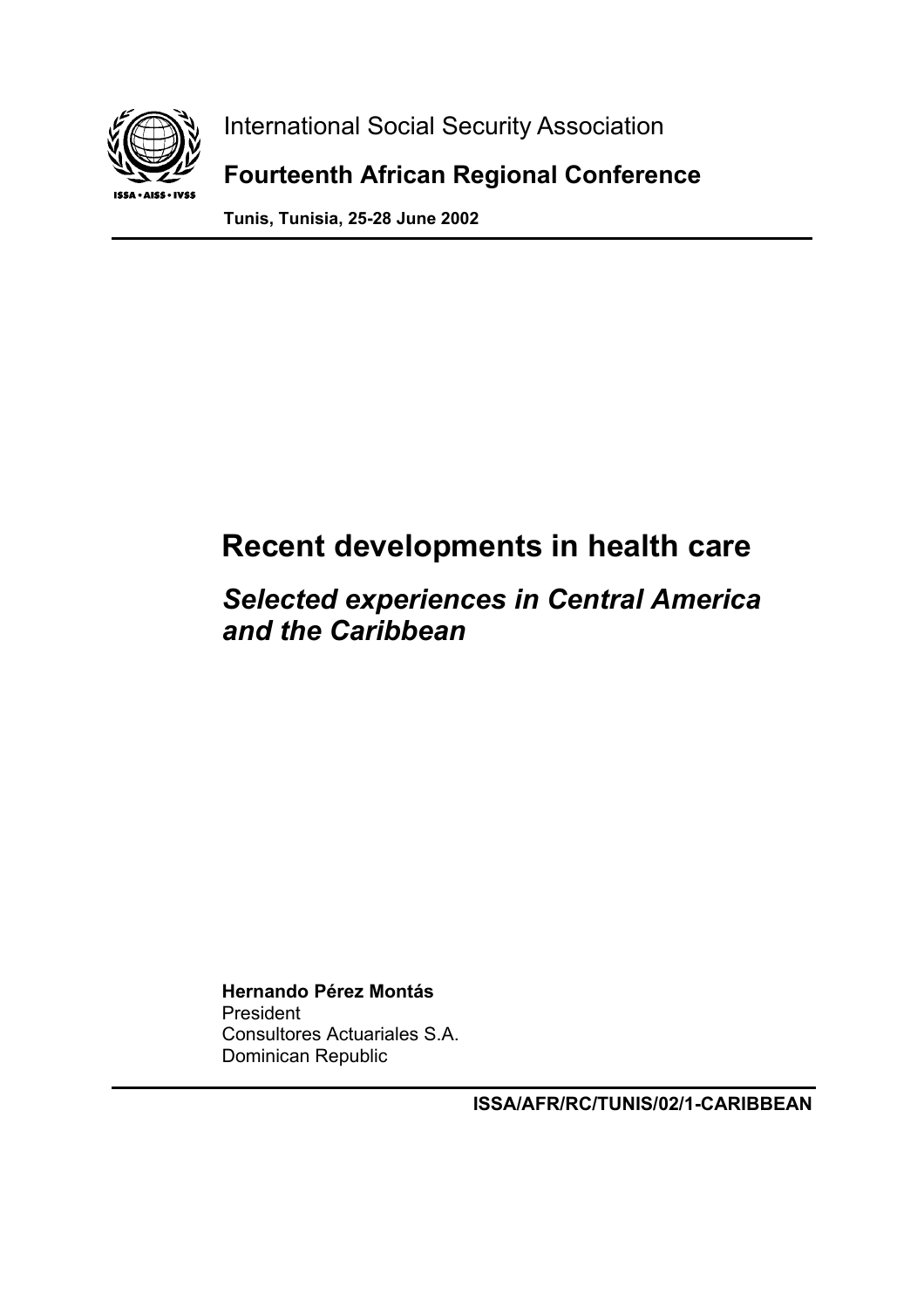# **Recent developments in health care**

**Selected experiences in Central America and the Caribbean**

**Hernando Pérez Montás President Consultores Actuariales S.A. Dominican Republic**

### *Executive summary*

*Practically all countries in the Caribbean region have implemented or are planning to introduce health sector reforms. Recent trends indicate that most Spanish-speaking countries in the Caribbean and Central America which operated a traditional health insurance scheme are in the process of reengineering in its entirety the health delivery system, trying to improve accessibility of marginal groups and the efficiency of the scheme (Costa Rica), whereas others have embarked on a complex systemic reform with emphasis on effectiveness, quality, intersectorial coordination and community participation. Both reform models retain or assign an important, if not dominant, role to the health insurance component, striving to promote competition amongst public and private providers, and keeping a financing structure based on payroll contributions. In the English-speaking countries in the Caribbean, most national health schemes funded from general revenues are facing serious financial constraints. Ongoing projects aim to improve the health delivery system by establishing an autonomous health agency with the funding basis yet to be designed. The viability of these complex reforms depends on a proper assessment of the "forces in play", the administrative capacity of the country, and related risks. The implementation risks seem to be greater under a systemic or structural reform than under a reengineering of the health delivery scheme. It is also expected that greater emphasis on primary health care and prevention will improve the effectiveness of the fight against HIV/AIDS.*

### **Background**

Most Latin American and Caribbean countries have either implemented or are in the process of introducing health sector reforms. Despite rising per capita income in most countries, the efficiency and quality of national health services have lagged behind, and the share of health resources directed to the private sector has increased steadily. Most Spanish-speaking countries in the Caribbean sub-region included the "risk" of medical care for insured persons at the inception of their social security schemes, with financing based on payroll deductions (Mexico, Central American countries, Colombia, Venezuela and the Dominican Republic). A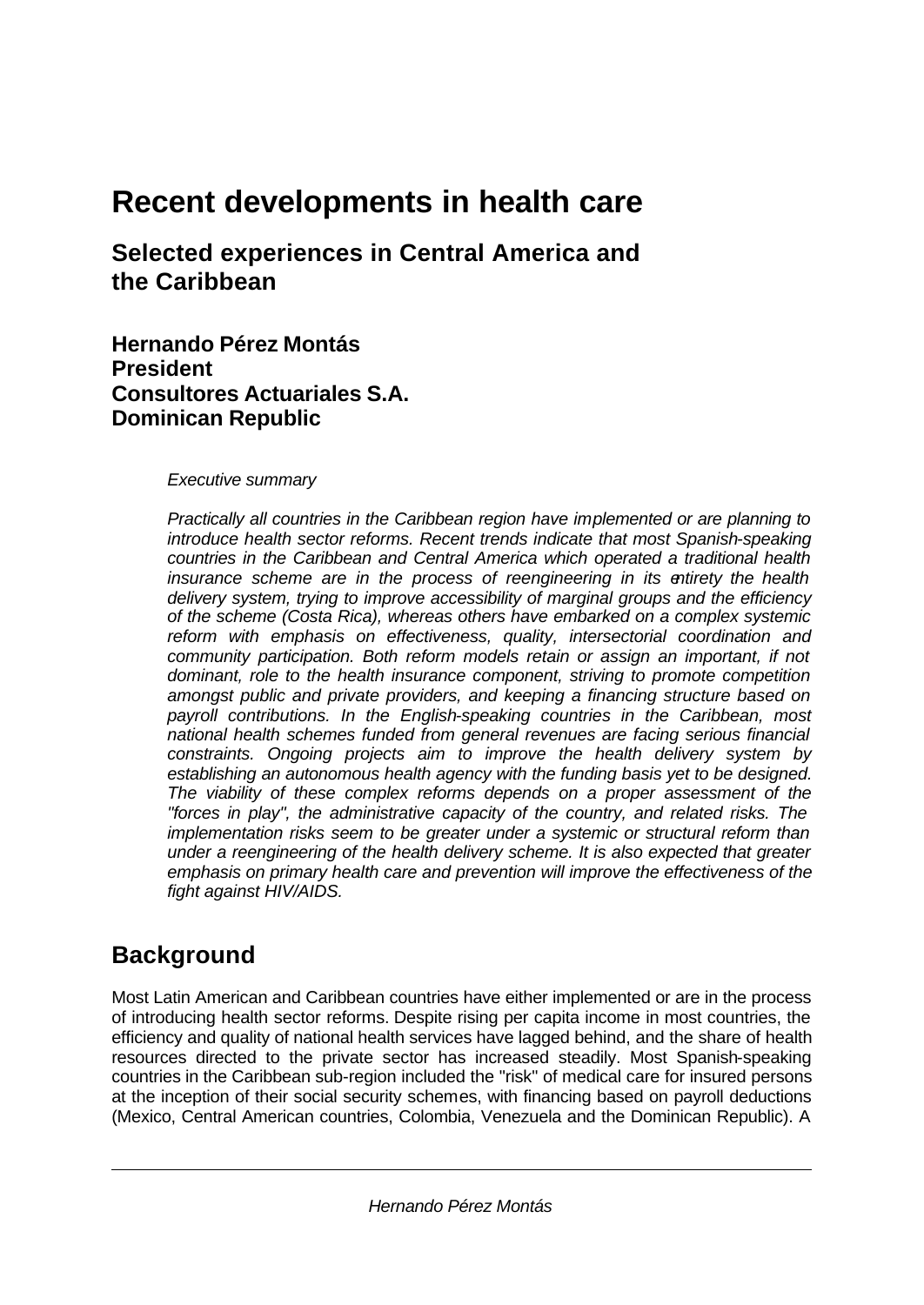statutory agency was in charge of the administration of the national pension and health scheme (institutional integration); with no efficient coordination with parallel government funded schemes operated by the Ministry of Health for the general population. This uncoordinated model was not sustainable, due to lack of resources and the poor quality of services in the public systems, and inefficiency and low productivity of the social security schemes, which survived in part with funds transferred from the pension scheme, contributing to the financial deterioration of the latter. On the other hand, the Englishspeaking countries in the Caribbean followed the health pattern of the United Kingdom: a National Health Service funded by Government, operated by the Ministry of Health, striving to offer universal access to the population. The financial constraints of the public sector have also affected the quality, effectiveness and sustainability of these programmes.

This report focuses on health sector reforms in specific countries in the Caribbean region, and the "new" role of social insurance in these reforms, a reflection on the worldwide search for alternative solutions in health care services, which are diverse in nature but, as highlighted by Aichman (Aichman, 1998), have some similarities and confront common challenges.

### **Characteristics of health system reforms**

The health sector reform, strategies and initiatives in developing countries aim to achieve maximum economic and operational efficiency, attain financial sustainability, promote competition, provide equity, solidarity and effectiveness, and improve the quality of services. These policies have emphasized the integration/coordination of the health services, decentralizing the administrative function, mobilizing additional resources, restructuring the financing mechanism, and shifting the utilization pattern to primary health care. In general, the basic objective is to improve the health status of the population. To achieve these complex and multiple goals most countries have embarked on health system reforms, which are being tackled by each country according to specific modalities and priorities, as outlined below.

Some developing countries (and most market economies) have opted for an integral reengineering of the health delivery system, having regard, to the extent possible, to the existing model of health care in place in the respective region. Others have chosen a structural or systemic reform, involving the complete overhaul of the health delivery model in place. Other reforms fall in-between these two extremes. Although it is difficult to categorize precisely the health reform model in a specific country, for ease of presentation these denominations are used in this report.

According to the key objectives, policy options and an appropriate action plan can then be identified, as highlighted in a comprehensive regional study sponsored by international organizations (Inter-American Development Bank (IDB); Pan-American Health Organization (PAHO) (IDB; PAHO, 1996). Equity requires policy options targeting universal coverage and access to basic services, which also requires a basic package of Primary Health Care (PHC) and subsidized secondary/tertiary care for the poor. Effectiveness and quality requires reengineering of the health system and addressing weaknesses in the provision of essential services, the optimal allocation of health personnel and facilities, and the allocation of resources on a more cost-effective basis. Financial sustainability requires public expenditure targeted to the poor, developing complementarity between private and public finances, introducing cost-sharing for specific services, separating the provision of services and the financing functions, and retention or adoption of social insurance principles as the dominant financing mode. Institutional and community participation requires appropriate coordination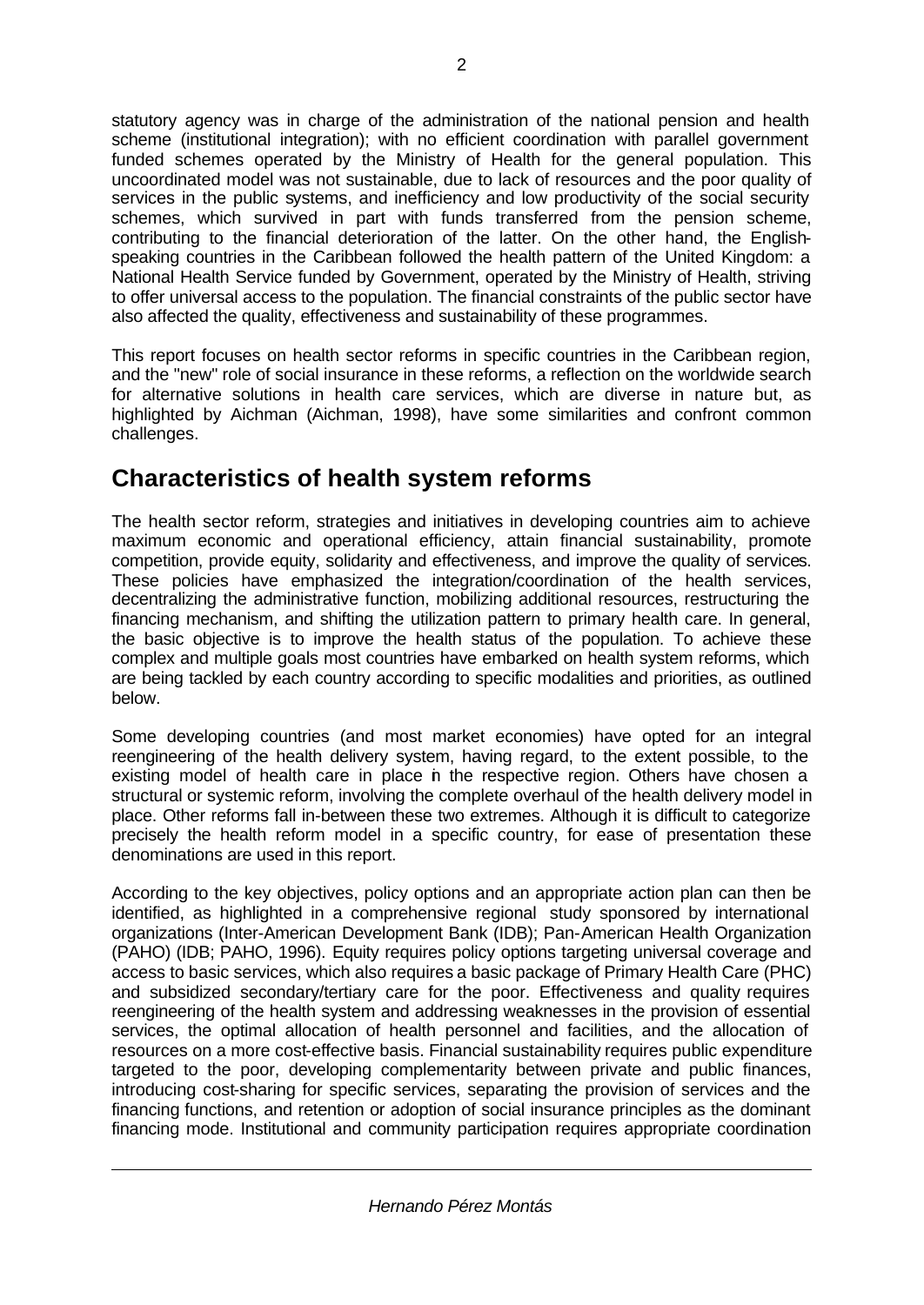of the ministries and entities involved in the health sector, and involving stakeholders in the design, planning and administrative process. But when there are priorities in all these key areas, the complexities involved in a systemic reform of the health sector become evident. It should also be stressed that the role of social health insurance is not limited to the key objective of achieving financial sustainability, since such programmes can also play an important role in the efficiency and effectiveness of the health sector.

## **The forces at play**

Although economic, social and medical considerations are primary factors to be considered in the health sector reforms, the urgency to reform should not overlook specific factors to be entered into the "reform equation". Abel-Smith (Abel-Smith, 1996) stated that, usually, key factors were ignored in many developing countries when designing health sector reforms. Preliminary policy assessments were converted a few months later into specific proposals, disregarding key elements such as whether the reform overestimated the administrative capacity of the country to manage, administer and supervise the new model, or whether the proposed scheme would conflict with the national culture or be conducive to more inefficiency, inequality and abuse. Hence, a careful analysis of the "forces at play" is essential for a successful outcome of the reform, avoiding the temptation to imitate the reform model of another country. Guidelines are shown in Box 1, adapted from McGillivray.

#### **Box 1**

### **The forces at play**

#### *The medical profession – whose inclination is to:*

- ?? maximize their income (can induce demand and generate moral risk);
- ?? use sophisticated technology;<br>?? ignore health economics (emp
- ignore health economics (emphasis is on science and ethics);
- ?? accord a secondary role to management and efficiency.

#### *The patients*

- ?? consider medical care has no price when ill;
- ?? place complete trust and have a high regard for the physicians;<br>?? are unequal participants in the market for medical care;
- 2? are unequal participants in the market for medical care;<br>2? can increase demand subject to elasticity.
- can increase demand subject to elasticity.

#### *Governments*

- ?? regard health as a social priority but there are competing demands;<br>?? burden on public finances are imposing constraints on the allocation
- burden on public finances are imposing constraints on the allocation of needed resources;
- ?? are relying more heavily on the recommendations of international agencies and outside experts due to collateral financing facilities;
- ?? realize that their policies can only have a marginal impact on the efficiency of the health sector.

#### *Employers*

- ?? realize the impact of the sector on their cost and productivity;
- ?? are willing to co-participate in the reform process and increase their basic tax burden to avoid duplicate costs;
- ?? expect more efficiency but ignore the complexities of the system.

#### *Experts (International agencies and consultants)*

accord themselves a high level of self-esteem and the capacity to design the "right" model. Usually have pre-conceived ideas on the reform model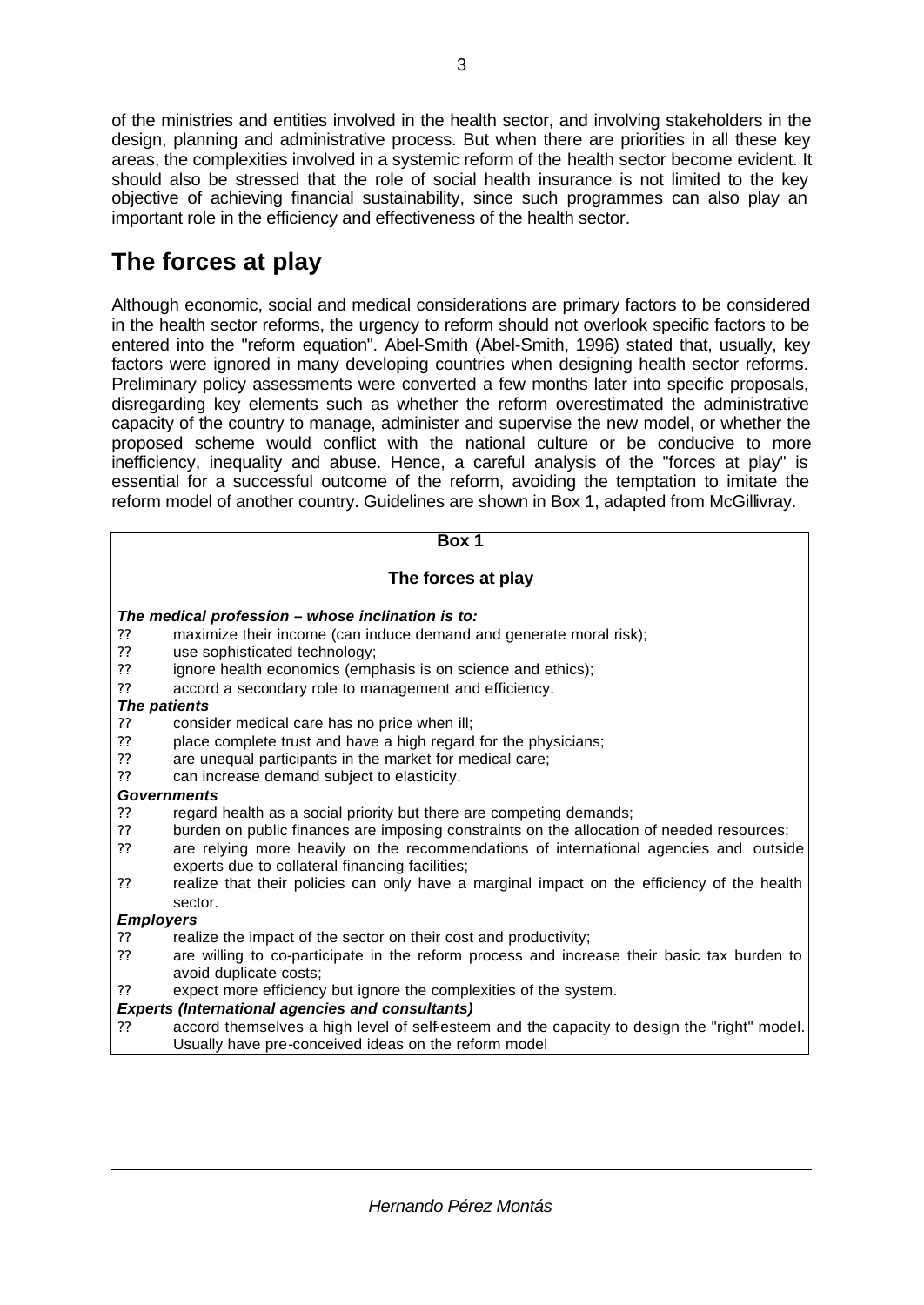## **Country-specific trends**

### **Costa Rica**

Costa Rica spends 9per cent of GDP on health services, the highest proportion in Latin America, of which more than 80 per cent is public expenditure, mainly from social security payroll contributions of 15 per cent of wages paid by employers and employees (and 12.25 per cent of pensions). The health system is managed by the Social Insurance Fund of Costa Rica (*Caja Costarricense de Seguro Social* (CCSS)). More than two decades ago, the Ministry of Health transferred its medical infrastructure to the CCSS, but retained a regulatory role over the health sector. Private providers of medical care are very limited but the reform envisages greater competition, and the private infrastructure is expected to increase gradually. Coverage of the CCSS is rather high (85 per cent of the labour force) and access to the services is universal. Despite the significant resources devoted to health care, consumer satisfaction is not very high, with widespread complaints due to long waiting periods, cumbersome administrative procedures, and poor quality of services. However, technical assessments indicate that the health scheme in Costa Rica shows the highest rank as regards access, equity and effectiveness in the Central American region.

The CCSS has initiated an ambitious multi-year reform project, with the objective to improve the efficiency and effectiveness of the scheme (Piza Rocafort, 2001). The reform aims to decentralize the provision of primary health care, by establishing "basic teams" (*Equipos Básicos de Atención Integral a la Salud* (EBAIS)) throughout the country, serving population units of 4,000 persons. Each team is composed of a family doctor, a nurse and a community worker operating out of small clinics. Coverage of the EBAIS had reached two thirds of the population in 2000. The reform also aims to modify the allocation of resources at the first level of medical care, with the gradual introduction of "per capitation" payments to providers, and to initiate the de-linking of the financing and the provision of health services, giving providers performance incentives and a better control over how their budgets are spent.

It is expected that once the reform is concluded, the more efficient use of resources will improve the quality of health care in Costa Rica without an increase in the level of health expenditure.

### **Belize**

In Belize, as a component of the health sector reform project, international financial organizations sponsored extensive studies on health reform, including the option of setting up a formal independent central authority to manage the national health scheme, or establishing an entity as part of the existing Belize Social Security Board (SSB), but with operational autonomy and separate financing arrangements. The scheme would be cofunded by part of the budget allocation to the Ministry of Health and special Government transfers targeted to the poor, but a new payroll tax assessed on insurable earnings would become the dominant financing basis. After considerable discussion it was decided to manage the scheme as an independent branch of the SSB. A pilot project, funded by the SSB, should be concluded in the first-half of 2002. Specific risks and constraints should be overcome before the scheme becomes operational, including setting in place the organizational reforms, the complex operational procedures, and obtaining the agreement of vested interest groups (insurance companies, unions and employers). However, private medical providers seem to support the reform since they stand to gain a greater participation as providers of medical care to the general population. This process was initiated in 1999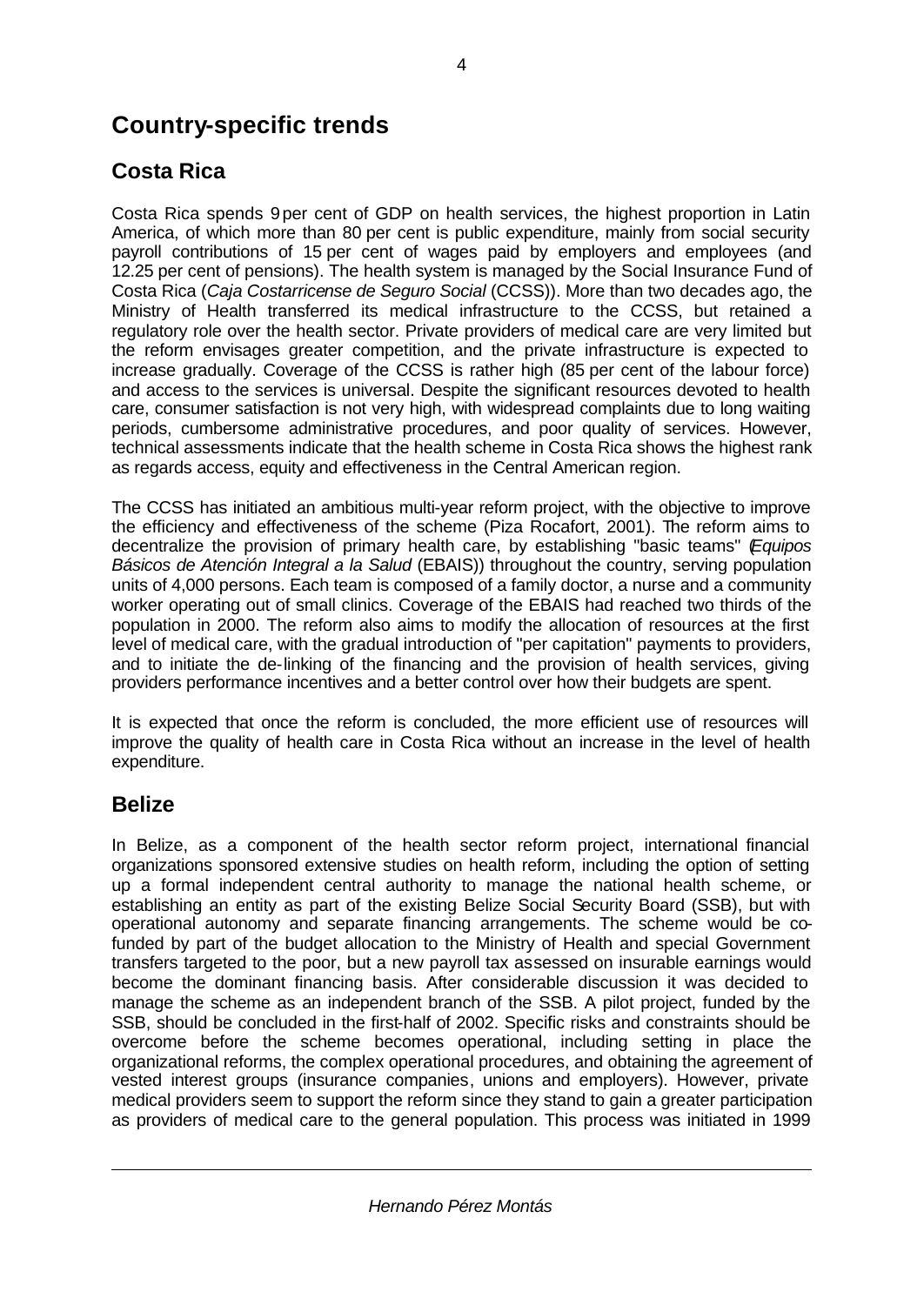when the SSB's employment injury branch included the private medical sector as coproviders of medical services. A key constraint might be the willingness of stakeholders to commit themselves to financing a prepaid compulsory national health scheme, although studies have shown that premiums would offset expenditure in private insurance plus direct out-of-pocket expenses. Widespread utilization of medical facilities in neighboring countries (Guatemala and Mexico) should diminish substantially, with considerable savings on foreign currencies once the national medical infrastructure is modernized and the quality of services improves. Tentatively, the scheme should begin operations by late 2002 or in 2003 and, despite the stated government intention of a universal health scheme for the total population, a gradual implementation process should not be ruled out, starting with the salaried population insured by the SSB.

Total health sector expenditure is higher than the regional average, estimated at 7.3 per cent of GDP, of which 78 per cent (5.7 per cent of GDP) is spent directly on services. Of this total, private expenditure accounts for 59 per cent, of which 40 per cent is spent abroad. The quality of public services is perceived by the consumer as being of low quality and, hence, the proposed reform should improve the efficiency and quality of health care by redirecting the allocation of resources within the health sector, provide access to private medical services, which are very costly on a direct basis, and control the proliferation of unnecessary services outside the country. Box 2 shows key features of the reform, adapted from Garcia (Garcia, 2001) and others.

### **Box 2**

### **The proposed national health insurance scheme in Belize**

- ?? Administered by the Belize Social Security Board.
- ?? Ministry of Health's role: regulatory agency.
- ?? Tripartite funding: bipartite payroll contributions + Government transfers targeted to the poor.
- ?? Key objective: to modify the allocation of resources: Improve access and efficiency: reduce the preponderance of direct expenses (out-of pocket or co-payments) from: Pre-reform: 58 per cent Post-reform: 10 per cent.
- 
- ?? Gradual reduction in expenditure outside the country envisaged.<br>?? Public/private providers of primary health care: financed on a car
- ?? Public/private providers of primary health care: financed on a capitation basis.<br>?? Hospital care: allocation of resources based on performance contracts, the ?? Hospital care: allocation of resources based on performance contracts, the volume of services, results and user satisfaction.
- ?? Government hospital: shift to self-government status.
- Emphasis on PHC, including standard evaluation of HIV/AIDS status.

### **Dominican Republic**

In the Dominican Republic the private sector supplies more than half the demand for health services and receives 75 per cent of total health expenditure, estimated at 6.3 per cent of GDP. The country recently enacted a new social security law providing for a radical structural reform of a three-pronged health delivery system: (a) Ministry of Health (indigent and low-income population); (b) private providers, with an increasing share of patients; and (c) the Dominican Institute of Social Insurance (*Instituto Dominicano de Seguros Sociales* (IDSS)), covering insured persons, although more than half of the IDSS's insured persons prefer private services, and have obtained such benefits as standard "conditions of employment" in the formal sector of the economy. Each sector dispenses services in its own medical infrastructure. The result has been a costly and inefficient social insurance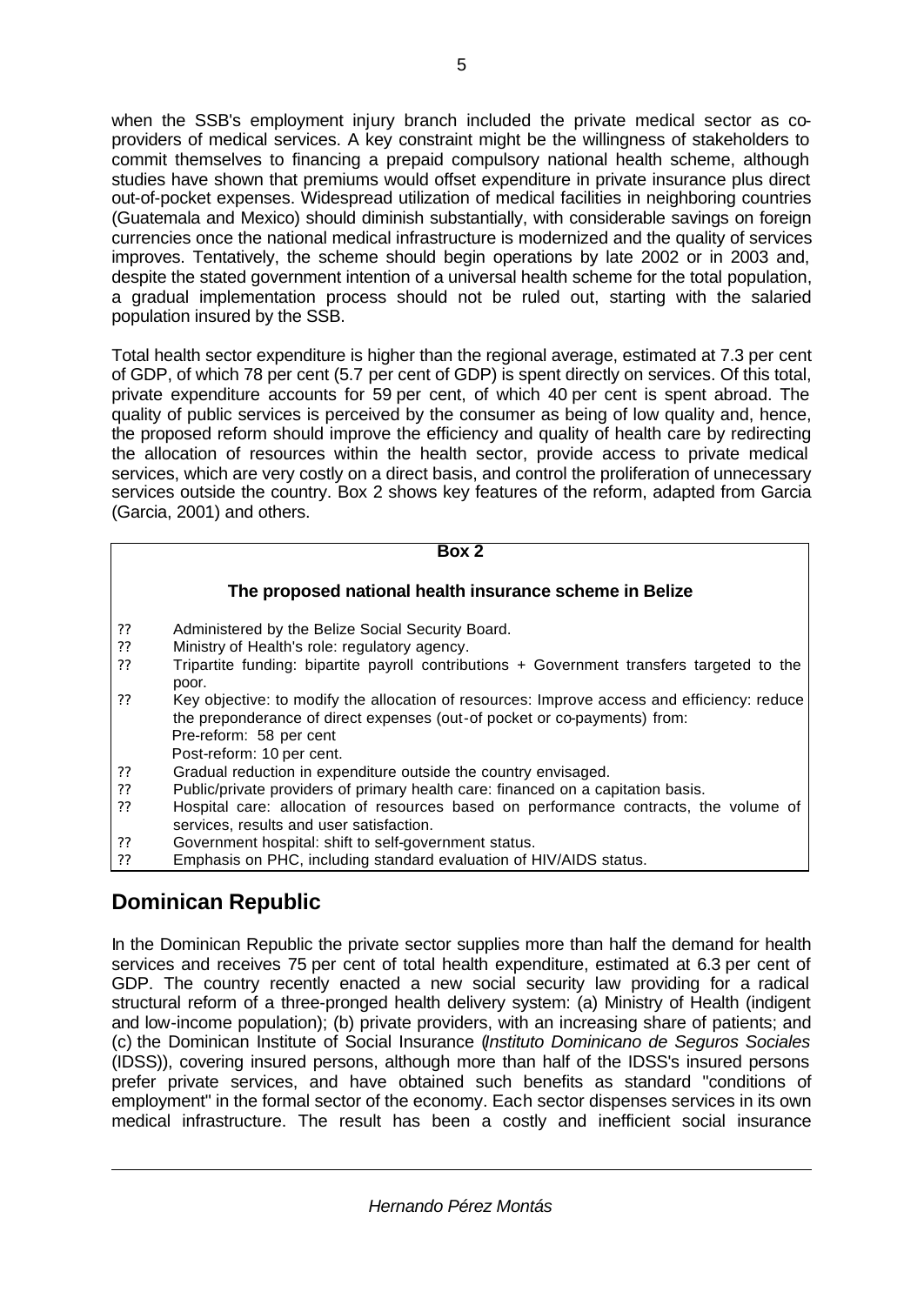programme run by the IDSS, double taxation of employers and workers (IDSS and private services), and lack of intersectorial coordination.

The new law allows the worker to select voluntarily a Health Risk Administrator (*Administradora de Riesgos de Salud* (ARS)) for services in the private sector, or in the National Health Insurance ((*Sistema Nacional de Salud*) (SNS)) public scheme, a system with some similarities to the Chilean medical scheme. The ARS or the SNS will in turn pay Providers of Health Services (*Proveedoras de Servicios de Salud* (PSS)). Payroll contributions will be paid to a centralized Treasury, which in turn will pay either the SNS (public) or the ARS (private) a per capitation fee, and these entities will in turn pay the providers according to specific tariffs. A transition period is envisaged wherein the actual IDSS will retain, as a public provider, insured persons not affiliated by the employer to a private provider.

The scheme will only offer a basic package (as yet undefined), and employers or employees may opt to purchase supplementary services from the providers. Due to the diversity and extent of private providers in the country, and the complex structure required to operate and supervise the proposed system, there is at present scepticism that the reform will be able to provide a platform to operate an efficient national health scheme.

### **Recent trends in the English-speaking Caribbean**

Hardly any of the dependent and independent Commonwealth members in the Englishspeaking Caribbean operate a formal social health insurance scheme. The region is characterized by a dominant role of the public health sector and thus, high sensitivity to constraints in government spending, and a high-share of offshore and out-of-pocket expenses for diagnostic services. Access to care is theoretically dispensed to the general population by medical facilities operated by the Government and funded by general revenue, but sometimes a fee-for-service is charged to the patient based on a means test. Pre-paid health insurance contracts with insurance companies are very common for salaried workers in the formal sector of the economy, including civil servants, since the public facilities can only offer a very limited range of basic services. Utilization of services outside the country is very intense. However, the health status, as compared to other developing countries, is reasonably good, with the exception of Guyana and French-speaking Haiti.

A comprehensive study sponsored by the Inter-American Development Bank and the Pan-American Health Organization (IDB; PAHO, 1996) categorized the reform projects under consideration in the Caribbean countries. The most frequent activity was the introduction of national health insurance schemes (10 out of 13 countries in the survey), followed by decentralization and community participation (9 countries), the introduction of user fees (8 countries), as a cost-containment mechanism, and multisectoral integration. In contrast to most Spanish-speaking countries in the Caribbean region, financing by general revenue seems to be favored over a payroll tax, but the issue is still under consideration since this might increase the "health resource gap" between, on the one hand, the rising cost of health services, and the availability of health resources due to stagnant economies and the demands of other social sectors.

Strain on public finances has prompted governments to carry out studies to set up national health insurance schemes. Specific experiences are summarized below: **Bahamas**: set up a tripartite Working Party on National Health Insurance (1984-1987), and a subsequent Task Force submitted its final report in 1991. No action was feasible at the time. More recently, technical assistance has been provided by an international organization to set up initial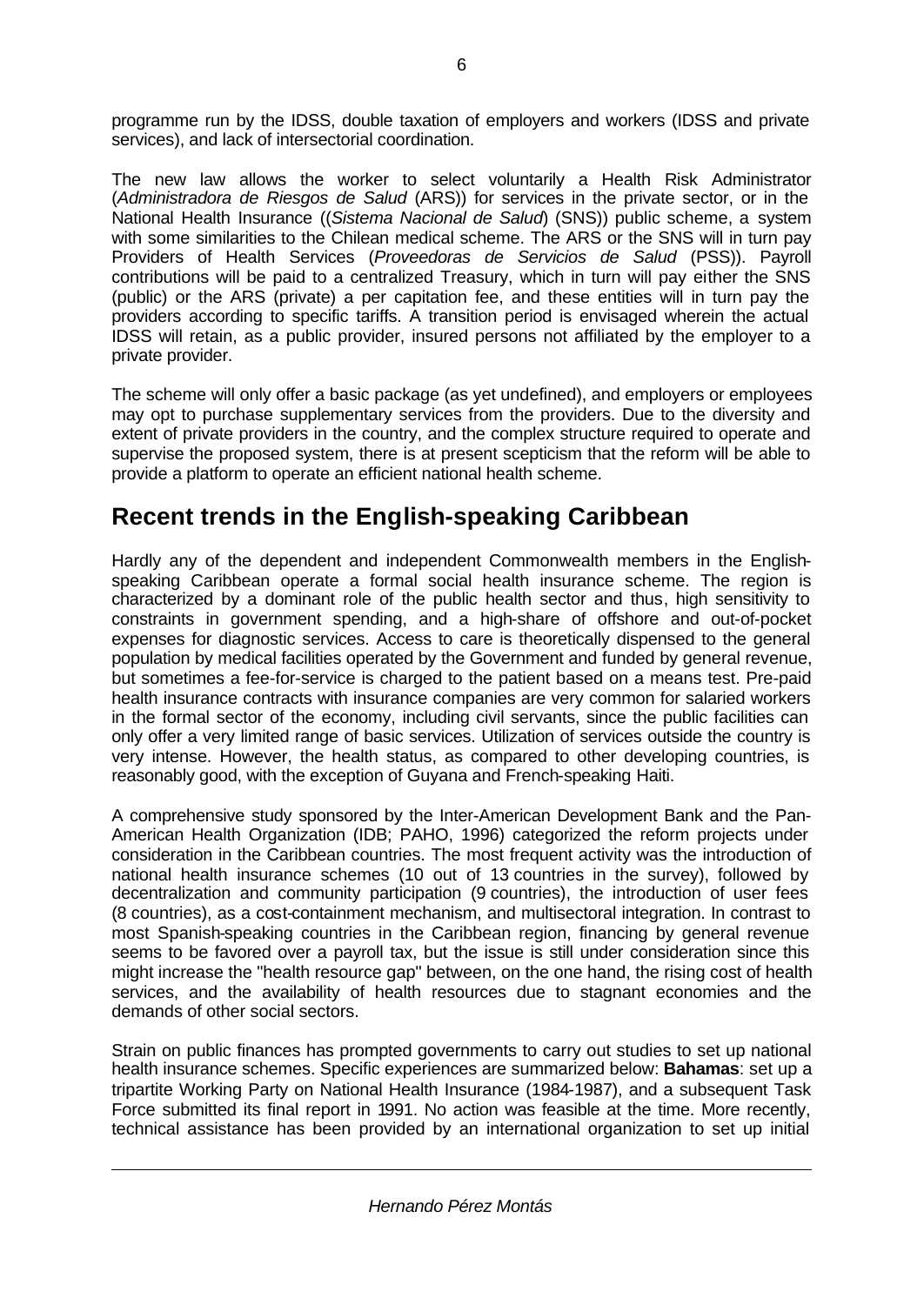coverage for catastrophic illnesses (major medical cases), but implementation does not seem forthcoming in the near-term. The Bahamas has the highest income per capita in the region and health expenditure, estimated at more than 5per cent of GDP, has a very high component that is spent abroad. Unprecedented economic progress in the last decade allowed the Government to finance the rising cost of medical services in public facilities, a scenario that might change during the present decade. **Jamaica:** has proposed a pre-paid health plan (PNP) targeted at low-income persons not covered by private insurance. The project is still under review. **Suriname:** operates a State Insurance Fund (mandatory health insurance for government workers). In the 1990's the Fund began to face financial problems, undermining its insurance function. The scheme is currently under review. **Antigua:** operates the Medical Benefits Scheme (MBS), a limited programme supervised by the Ministry of Health to address specific diseases. Funded by bipartite contributions of 7per cent of wages paid to certain salaried workers. The system is under review. **Trinidad and Tobago:** plans to set up a national health insurance scheme funded by a payroll tax. **Anguilla, Turks and Caicos Islands, etc.:** there are ongoing primary projects to set up national health insurance schemes.

## **Stumbling blocks for health reform**

Overestimation of the administrative capacity of the country, structural reform models that clash with or ignore the national culture, and underestimation of the "forces at play", could be identified as some of the stumbling blocks for an effective health reform in many countries. In the meantime, public sector inadequacies due to lack of financial resources continues to deepen in the region. Other relevant factors are: shortage of qualified staff, insufficient supplies and poorly maintained equipment, deteriorating infrastructure, and a shift of preference and demand for private health services. With this scenario, the inclination to introduce structural reforms rather than to reengineer on a gradual or incremental basis the existing model could entail difficulties in the effective introduction of reforms. While Costa Rica, after consolidating public hospitals in the CCSS almost three decades ago has introduced gradual reforms to the national health insurance programme by reengineering its traditional scheme; the Dominican Republic has enacted a complex law providing for a centralized payroll collection statutory agency responsible for paying dozens of heterogeneous private providers on a capitation basis every month. The new system is targeted to become effective within a year, in a country where more than half the providers belong to the private sector, which already operates an extensive network of Health Maintenance Organizations (HMOs) and private insurance packages based on a pre-paid basis.

In some countries the health sector reform model is "predetermined" by external consultants, based on their own national experiences and with minor adaptations, disregarding an established pattern of health care that took decades to set up. Hence, all countries face varying degrees of "implementation risk". The implementation risk deals with the failure of a health reform project to become operational by the target date or to become efficient at the inception due to faulty design. Experience shows that critical success in implementing a structural reform as in the Dominican Republic or Belize, or reengineering the delivery framework as in Costa Rica, takes between 5 and 10 years. The problem lies with the reform model, which in Costa Rica is an adaptation whereas in the other two countries it is a new system. Intensive technical evaluations are ongoing in Belize and the Dominican Republic but, in the latter, the law already specifies a rigid modality to provide payment by capitation to a heterogeneous net of "insurers" (IDSS, insurance companies, HMOs) who in turn will have to put in place payment mechanisms to medical providers at all levels. The fragmented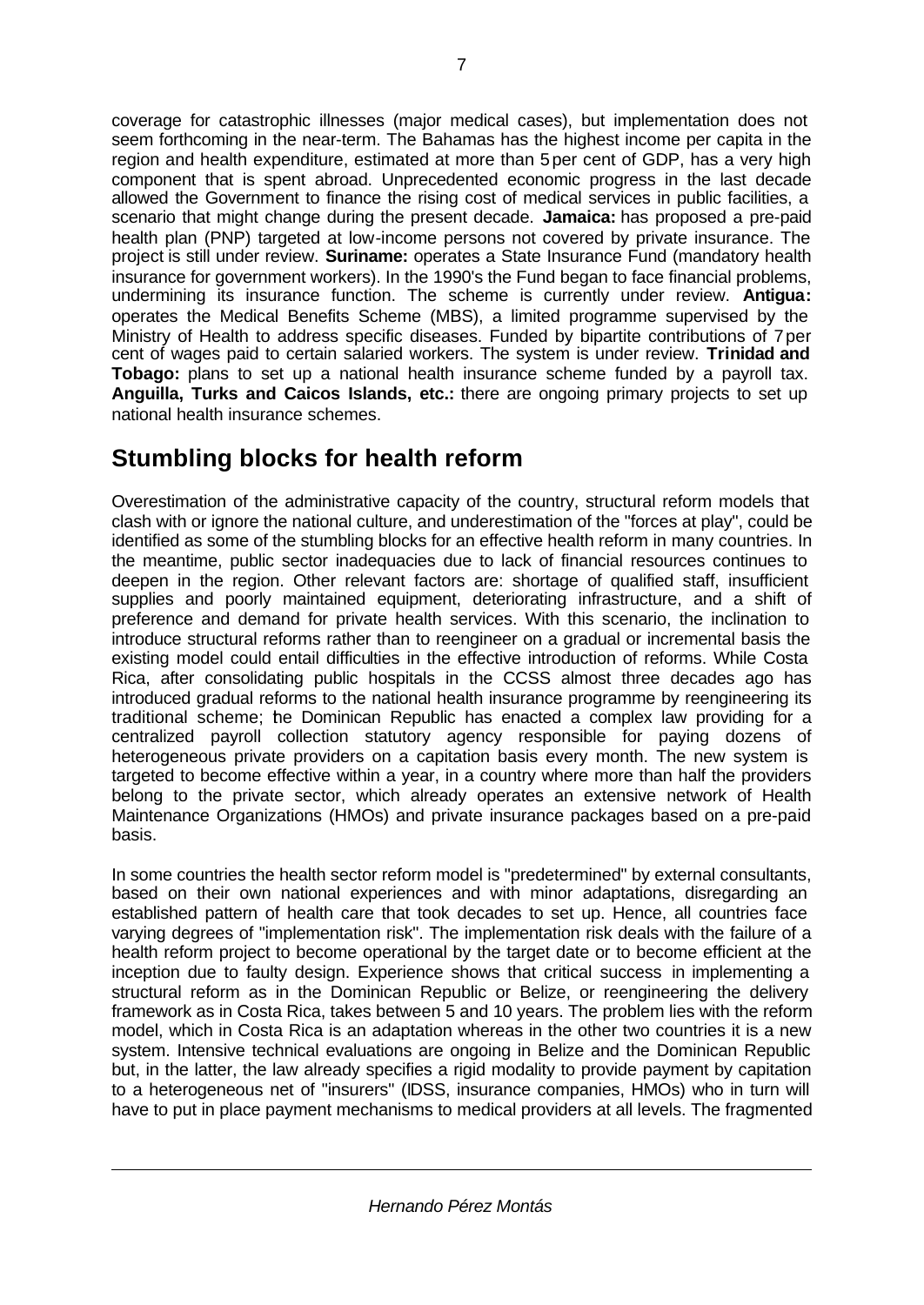scheme that will result contrasts with the more homogeneous structure of the health funds in Germany or the consolidated system in Costa Rica.

A World Bank study (World Bank, 1987) confirms that implementation of health reforms in developing countries takes considerable time. Charges in administrative support systems, to differentiate the poor from the not so poor, the gradual pace of decentralization, local decision making, and the ability for record keeping (financial and medical), illustrate the difficulties involved in the reform of a health system. Furthermore, most countries in the Caribbean fulfill the necessary pre-conditions for social health insurance, funded through a system of payroll contributions, as stated by Normand and Weber (Normand; Weber, 1994).

### **Moral risk and health gains**

The assertion that an increase in the coverage of "reformed" health schemes would trigger an increase in the demand for services (moral risk) should be taken into consideration and influence the reform model of health schemes in the region. The moral risk on the "demand side" (patients) could be an incentive for excessive use of health services due to the lower cost of services. Some services may show "price sensitivity" or elasticity in the demand, which is limited to "elective" services (Dror, 2000). Non-elective chronic services are inelastic, since the demand is independent of the cost or the supply of services. Control of the demand can be achieved by restructuring the benefit package to well-defined risks of low frequency (catastrophic or tertiary care), but this goes against the principles of integral services embodied in the reform projects in the area. Another option would be to increase co-payments at the point of delivery, an option chosen by the Republic of Korea in the introduction of a health insurance scheme with a low contribution rate, a reform that has been successful so far.

On the "supply side" the medical provider could augment the "induced demand" to increase payments by the insured, either a private entity or a public agency. Hence the payment mechanism to the provider should be carefully evaluated, having regard to the fact that the medical profession usually does not accept outside interference in its professional judgments.

Moral risk could be relevant in the reforms in the Dominican Republic and in Belize, with a significant component of private providers, although the financial autonomy to be introduced in public hospitals could also generate an increase in the induced demand by the provider, jointly with a payment mechanism based on a specific tariff. Hence the real moral risk will be borne by the insurer (the ARS in the Dominican Republic) who, by confronting losses, could demand an increase in premiums or higher co-payments.

Of particular interest is the cost-efficiency element intrinsic in the reform, that is, achieving the greatest "health gain" on the financial resources allocated to health, or, as Normand (Normand, 1993) states, combining longer life and better health standards. However, complexities in quantifying variations in health gains do exist and, for most developing countries, a strategy of changing the composition of health expenditure may be more important than increasing the level of financial resources in determining health outcomes, with life expectancy as the primary measure of health gains (Cichon et al., 1999).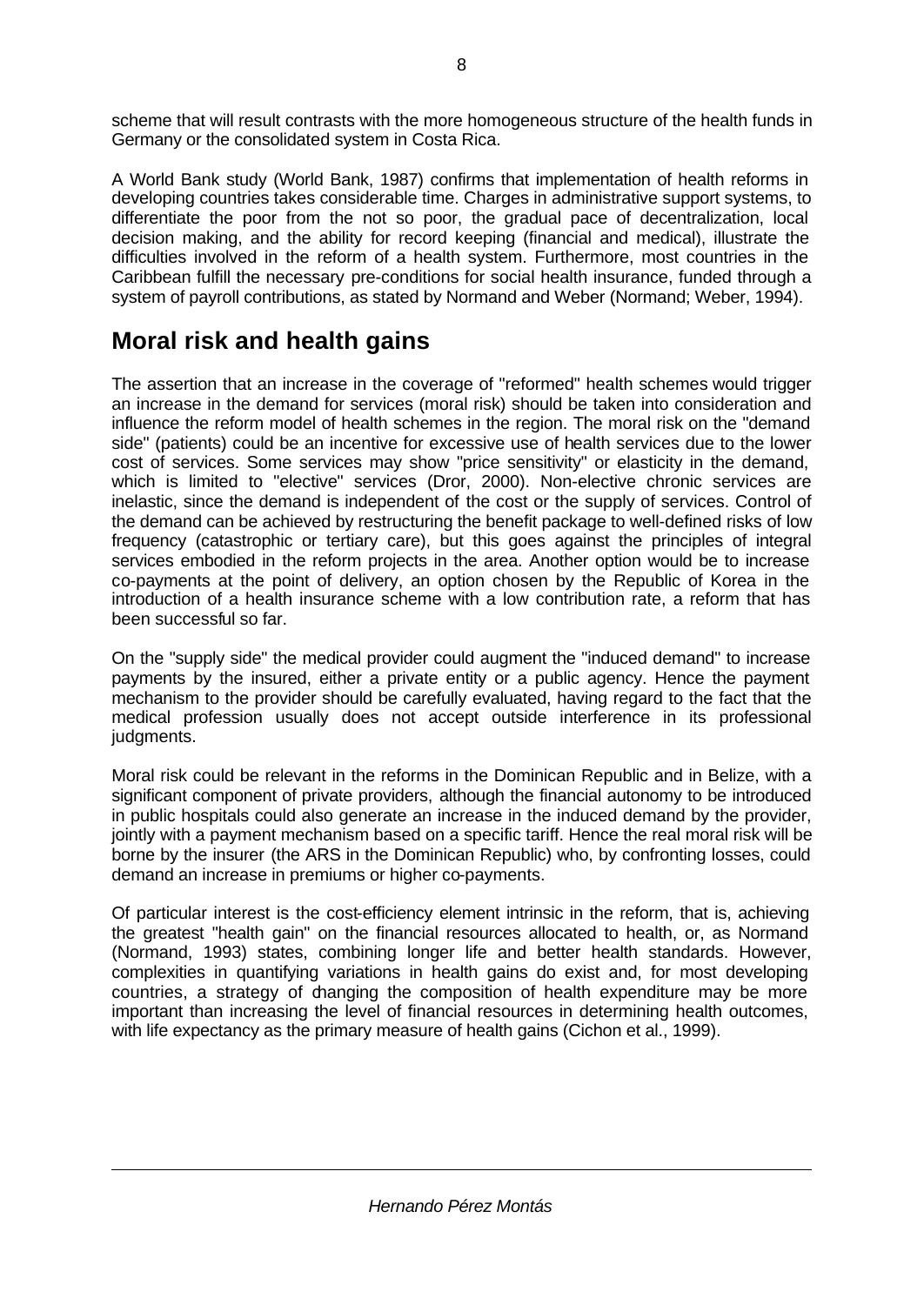### **Micro-insurance**

Micro-insurance, a mechanism to increase the provision of health services and to facilitate access to segments of the population excluded from general health services, is not prevalent or latent in the English-speaking Caribbean countries. This is due in part to the small size of the countries and their "marginal" population, facilitating access by the client base to the public provision of primary health services – the specific focus of micro-insurance. Further, micro-insurance has a different dimension from "community-based" services, although there is a close link between the two (Dror; Jacquier, 1999). The concept of micro-insurance as "voluntary" self-help schemes for social health insurance, based on social needs, has been implemented on a very limited scale in some other countries in the Caribbean sub-region, as part of the International Labour Office (ILO)'s STEP project (*Stratégies et techniques contre l'exclusion sociale et la pauvreté* - Strategies and Tools against Social Exclusion and Poverty), although its potential seems to be more relevant in the African region. The experiences in the Caribbean (Colombia, Honduras, Dominican Republic and Nicaragua) show that, with the exception of Colombia, coverage has been rather low in relation to the target population (ILO; PAHO, 1999). Further, very serious obstacles remain to ensure the financial and institutional sustainability of these projects, including the "voluntary" nature of the micro-insurance concept, adverse selection, non-dependence from subsidies, capacity to self-manage the scheme, and the affordability of the target population to self-finance its share of the operational cost.

## **Categorization of health reforms**

Based on the assessment of country specific trends, Box 3 shows a specific categorization of the ongoing or projected regional reforms. Obviously, the level of resistance and the implementation risk are greater under a systemic or structural reform than under a gradual reengineering of the scheme.

| Box 3                                                                                       |                                     |                             |               |                                       |                                |
|---------------------------------------------------------------------------------------------|-------------------------------------|-----------------------------|---------------|---------------------------------------|--------------------------------|
| Categorization of health reform indicators in selected countries*<br>(Ongoing or projected) |                                     |                             |               |                                       |                                |
|                                                                                             |                                     | <b>Costa Rica</b>           | <b>Belize</b> | <b>Dominican</b>                      | <b>CARICOM</b>                 |
| 22                                                                                          | Characteristic of the Reform        | Reengineering<br><b>NHI</b> | Introduce NHI | Rep.<br><b>Systemic NHI</b><br>reform | <b>States</b><br>Introduce NHI |
| ??                                                                                          | Basic financing                     | Payroll tax                 | Payroll tax   | Payroll tax                           | <b>Budget</b>                  |
| ??                                                                                          | Target date                         | Ongoing                     | 2002          | 2003                                  | Not defined                    |
| ??                                                                                          | Level of private services           | low                         | low           | high                                  | low/medium                     |
| 22                                                                                          | Utilization of services abroad      | low                         | high          | low                                   | high                           |
| 22                                                                                          | <b>Level of resistance</b>          |                             |               |                                       |                                |
|                                                                                             | <b>Private Providers</b>            | low                         | low           | high                                  | low                            |
|                                                                                             | Employees / employers               | low                         | medium        | medium                                | n/a                            |
|                                                                                             | Medical profession                  | low                         | low           | high                                  | low                            |
|                                                                                             | Insurance companies                 |                             | medium        | high                                  | medium                         |
| ??                                                                                          | Implementation risk                 | low                         | medium        | high                                  | n/a                            |
| 22                                                                                          | Moral risk                          | low                         | high          | high                                  | n/a                            |
| ??                                                                                          | Feasibility of critical success     | high                        | medium/high   | low                                   | medium                         |
| 22                                                                                          | Adequate administration<br>platform | feasible                    | feasible      | complex                               | n/a                            |
| n/a: not ascertainable at present.<br>* Assessment of the author.                           |                                     |                             |               |                                       |                                |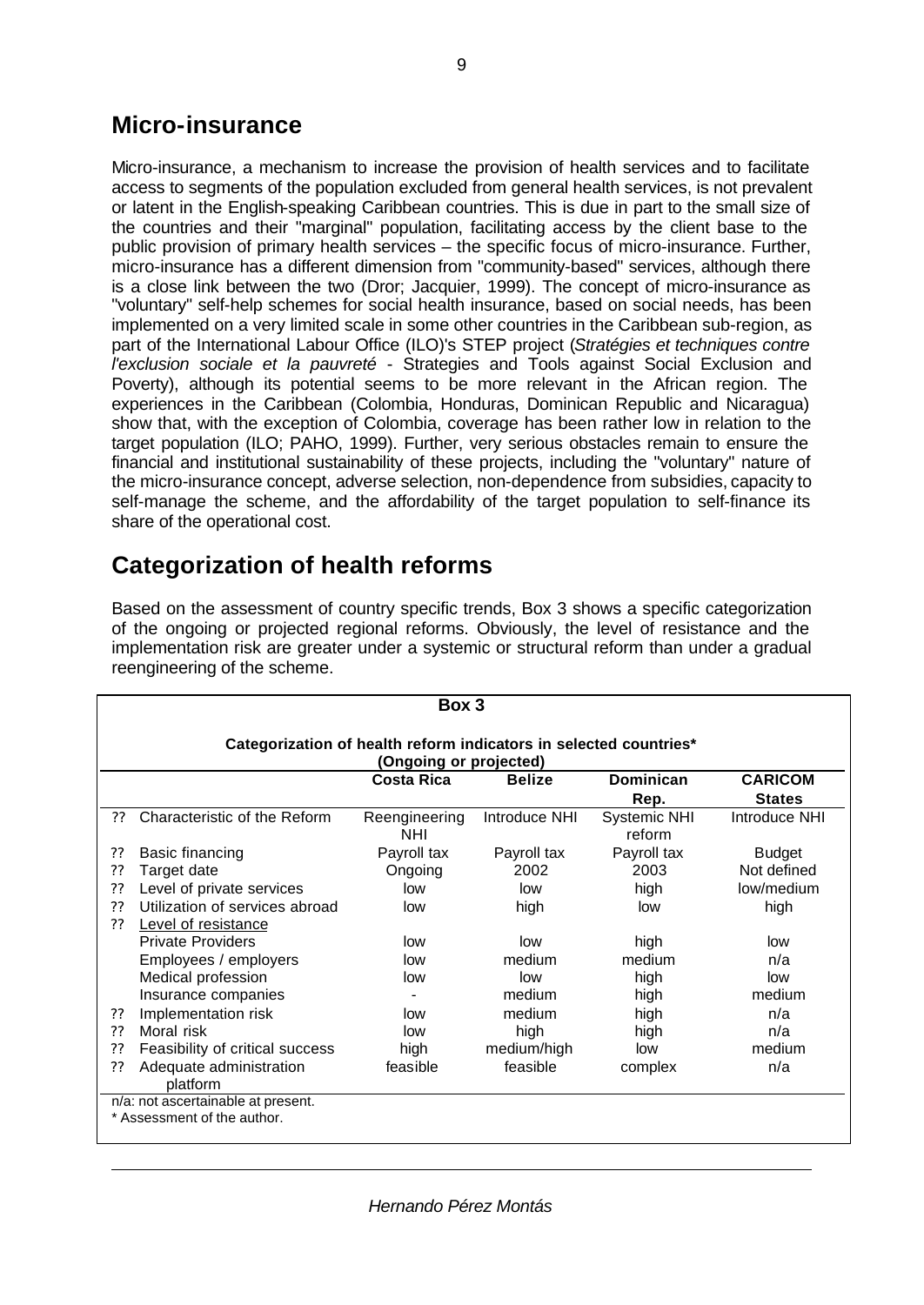### **Impact of health reform on AIDS**

The fragmentation of the health sector in many Caribbean countries is not conducive to effective prevention and control measures against the epidemics of HIV/AIDS. A national health insurance scheme with a centralized information system can allow a more effective design and implementation of AIDS prevention policies, than separate actions by the Ministry of Health, a social security agency, and HMOs. The greater emphasis on equal access and community based medicine in several countries in the region provide the best scenario for prevention and treatment of HIV/AIDS, with an incidence of new cases showing an increasing trend in the region. Cuba, despite severe financial constraints, has been able to put in place an effective health-education and prevention campaign resulting in one of the lowest rates of HIV/AIDS cases in the Western Hemisphere, which has become a leading cause of death in several countries in the Caribbean. Accurate diagnosis, provision of community care, financial resources and quality assurance at the laboratory level are amongst the key issues to control the transmission of AIDS, and these elements should form an integral part of the reform of the national health sector.

## **Bibliography**

- Abel-Smith, Brian. 1996. "Health Care Costs: An International Dilemma". *LSE Magazine*. London, School of Economics.
- Aichman, Bernd. 1998. "Pension insurance, health care and poverty alleviation: recent developments in Latin America", in *Developments and trends in social security, 1996-1998. Social security at the close of the 20th century: topical issues and new approaches*. Geneva, International Social Security Association.
- Cichon, Michael, et al. 1999. *Modelling in health care finance: A compendium of quantitative techniques for health care financing.* Geneva, International Labour Office, International Social Security Association.
- Dror, David M.; Jacquier, Christian. 1999. "Micro-insurance: Extending health insurance to the excluded", in *International Social Security Review* , Vol. 52, No. 1, pp. 71-97.
- Dror, David M. 2000. "Reforming health insurance: A question of principles?", in *International Social Security Review*, Vol. 53, No. 2, pp. 75-99.
- Garcia, Narda. 2001. "Provision of social security health care in small countries: National experience of Belize", report presented at the ISSA Conference for Social Security Schemes in Small Countries (Nassau, Bahamas, 31 October - 2 November 2001).
- IDB; PAHO. 1996. *Caribbean Regional Health Study*. Washington, DC, World Bank.
- ILO; PAHO. 1999. *Synthesis of case studies of micro-insurance and other forms of extending social protection in health in Latin America and the Caribbean.* Working Document No. 5. Lima, International Labour Organization, Pan-American Health Organization.

McGillivray, Warren. Unpublished Notes. Geneva, International Social Security Association.

- Piza Rocafort, Rodolfo E. 2001. *Seguridad social: nova et vetera. Conferencias y discursos a propósito de la seguridad social costarricense*. San José, Editorial Nacional de Salud y Seguro Social.
- Normand, Charles. 1993. "Technical note on health and health gain", in *Working papers on social health insurance planning and management*. Geneva, International Labour Office.